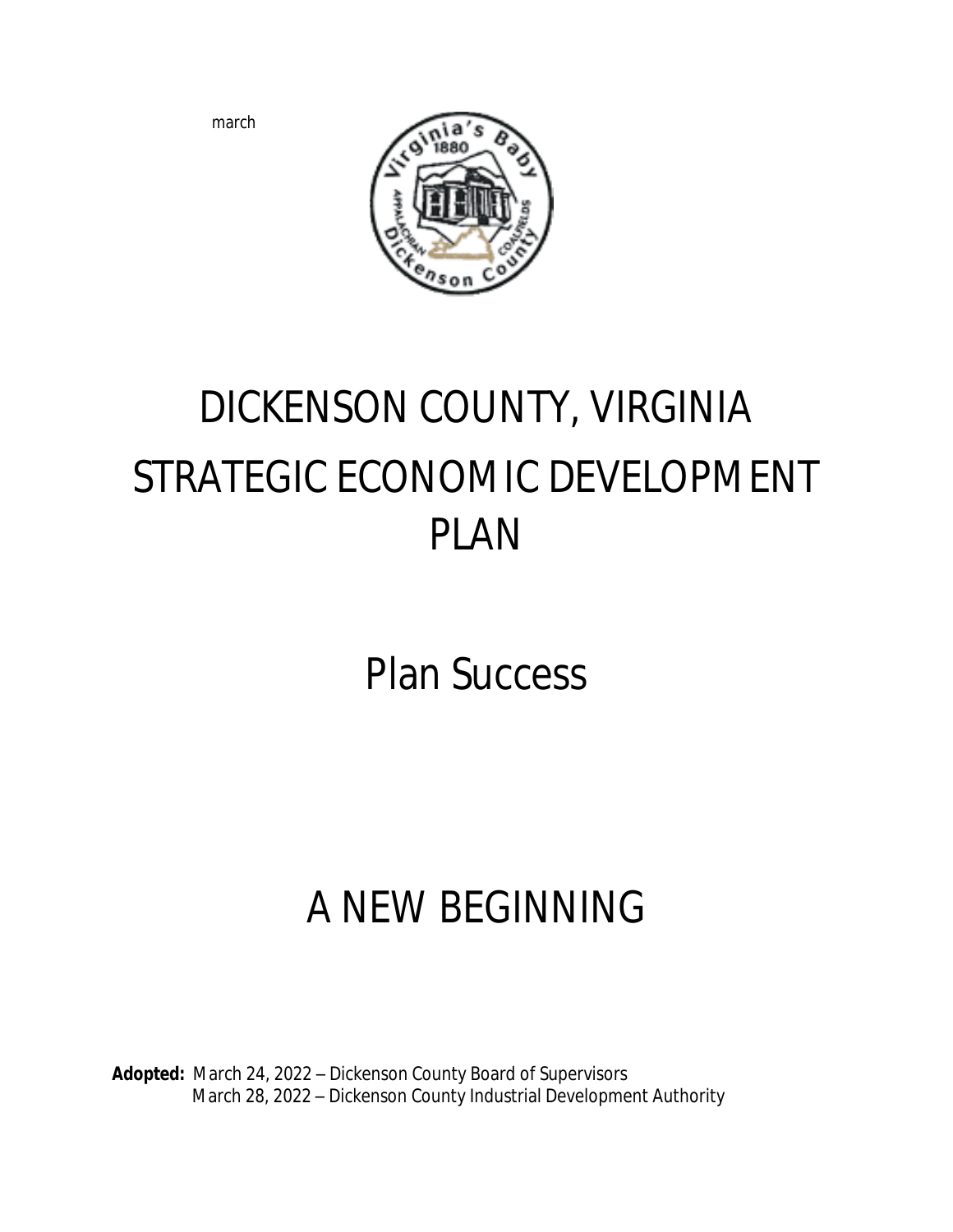#### **Table of Contents**

| I Singular Objective of the Economic Development Plan |
|-------------------------------------------------------|
| II Economic Development Plan                          |
|                                                       |
| III Challenges and Opportunities                      |
|                                                       |
| <b>IV Economic Development Anchors</b>                |
|                                                       |
| V Short Term and Long Term Goals                      |
|                                                       |
| VIImplementation of the Economic Development Plan     |
| Implementation of the Economic Development Plan  18   |
| <b>VII Post Script</b>                                |
|                                                       |
|                                                       |
| <b>VIII Policy</b>                                    |
|                                                       |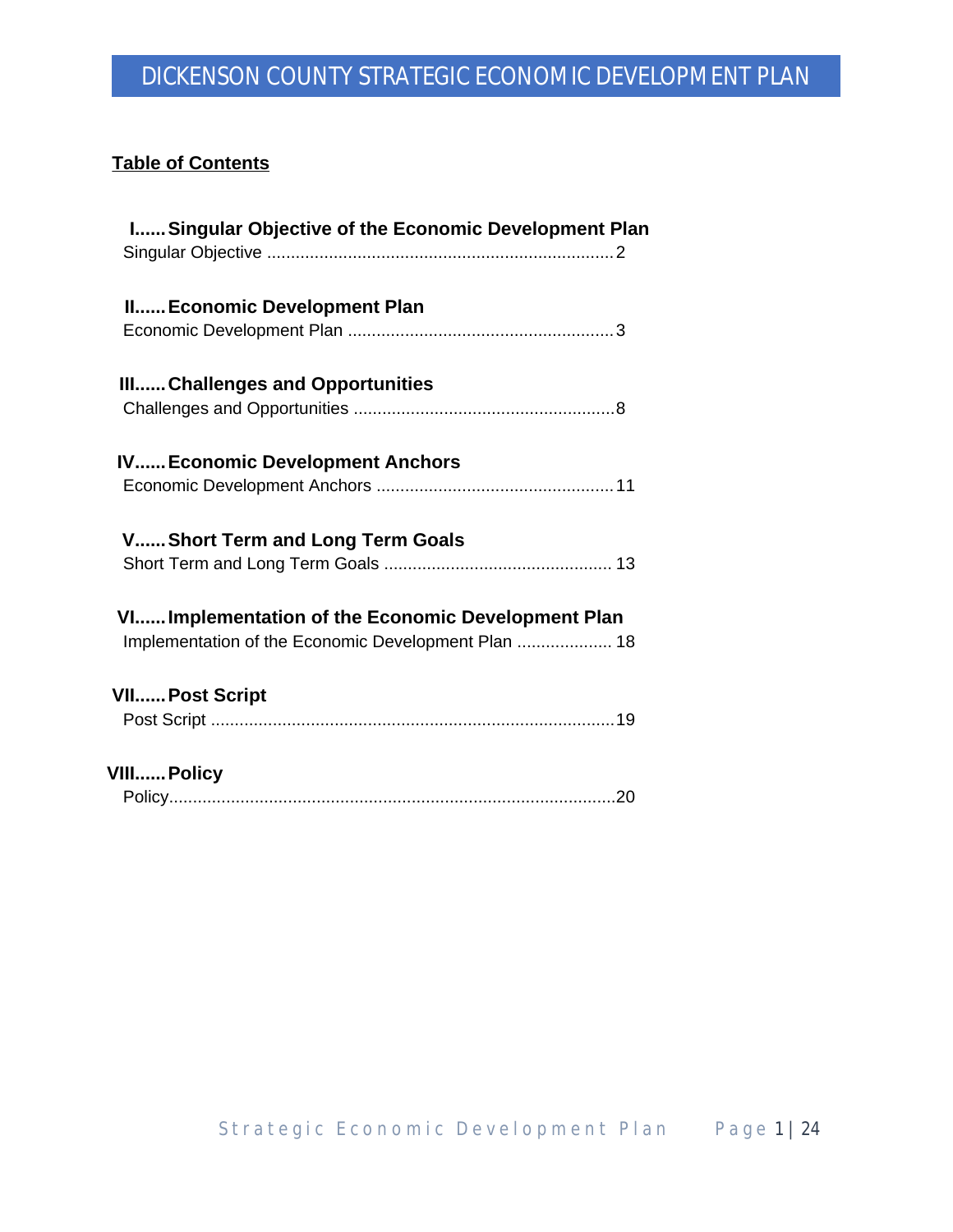#### **I. SINGULAR OBJECTIVE OF THE ECONOMIC DEVELOPMENT PLAN**

The overall objective of the proposed economic development plan is to create good paying jobs while wisely utilizing the County's abundant assets and resources. Good paying jobs in turn will create economic opportunity which will diversify and strengthen the County's economy. Good paying jobs will improve the lives of the citizens of Dickenson County through better educational opportunities, workforce training, increase household incomes, decrease the County's poverty rate, stabilize our population, decrease unemployment, increase personal income growth, protect and expand our local businesses and industry and improve the overall health and welfare of our citizens.

The County is blessed with many overwhelming opportunities. Opportunities which will enable the County to leverage the strengths, ingenuity and talent of the County's citizens.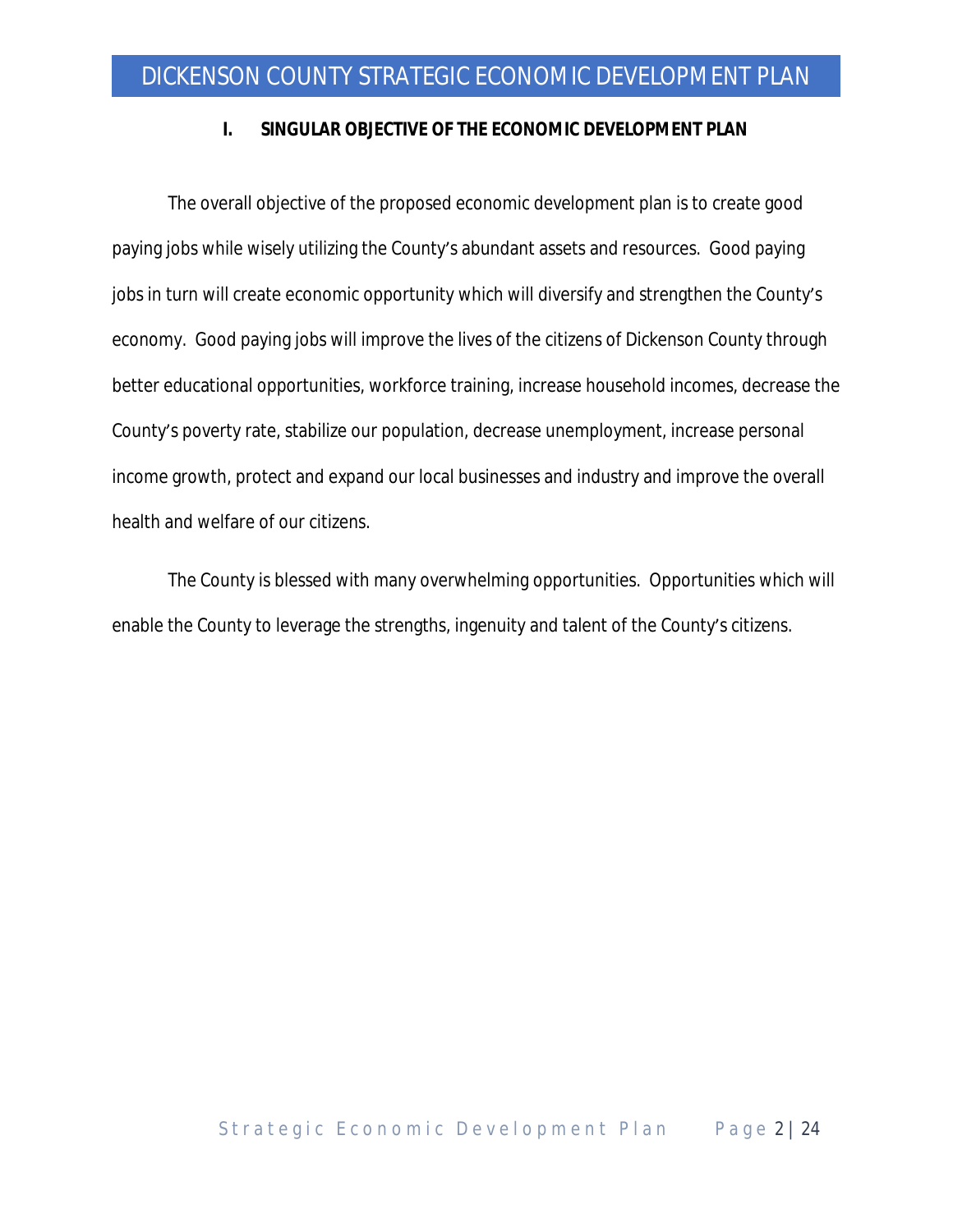#### **II. ECONOMIC DEVELOPMENT PLAN**

Challenges and opportunities:

The purpose of this draft economic plan is to provide the Dickenson County Board of Supervisors and the Dickenson County Industrial Development Authority with an economic development plan to create a workable and sustainable economy. The County faces many difficult challenges but at the same time the County possesses many strengths and opportunities. Through proper planning and dedication of resources, the County and IDA can create new and exciting economic opportunities. If economic development has a chance of success in Dickenson County, the County must maximize its strengths and minimize or overcome its challenges.

In order for the economic plan to succeed, the County must have a unified and comprehensive approach to economic development. The Dickenson County Board of Supervisors and the Industrial Development Authority must strive to create an economic development plan which is simple but highly focused. The County with its many challenges cannot survive disunity or a lack of harmony. The County must project an image to the business world that the County is a destination location in which prospective business will be welcomed, supported and perpetuated. In other words the County must project to industrial and business prospects an image that the County is a good place for their businesses and families.

There are no silver economic development bullets. Economic development in Dickenson County will take patience, determination, persistence and hard work. There are no simple solutions to the challenges faced by Dickenson County. However, with the appropriate economic development plan focusing on measured goals and objectives, over time, the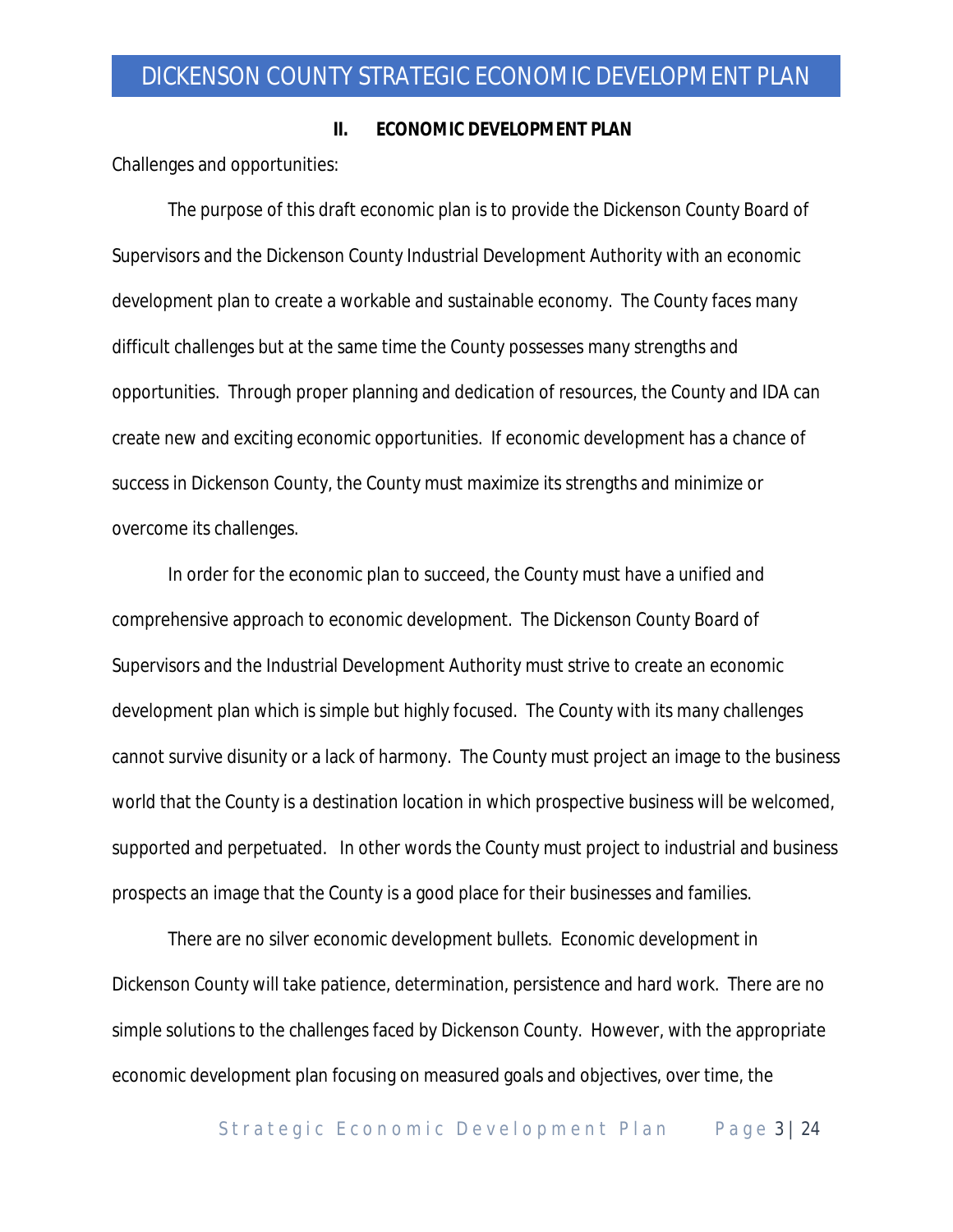Dickenson County Board of Supervisors and the Dickenson County Industrial Authority can develop and implement successful economic development strategies.

A successful economic development plan should include, but not limited to, the

following factors and considerations:

- 1. Should the County engage a marketing consultant to help develop the economic plan;
- 2. Seek input from multiple sources;
- 3. Set both short term and long term measurable goals;
- 4. A commitment to success;
- 5. Have sufficient appropriations and workforce to implement the plan;
- 6. Adaptable to change and circumstances;
- 7. Willingness to take calculated risk;
- 8. The County must have grit and determination with a willingness not to give up on the overall objective to create economic opportunities for the County's citizens;
- 9. Ability of the County to develop and implement multiple economic development strategies.

To move forward with a new economic development plan, that has a chance of success,

the County and the IDA should consider the following when developing a plan:

- I. The County and IDA must understand the historic challenges that the County faces in order to overcome those challenges but simultaneously extole and emphasize the County's many positive attributes;
- II. The County and IDA must set specific measurable economic development objectives and goals;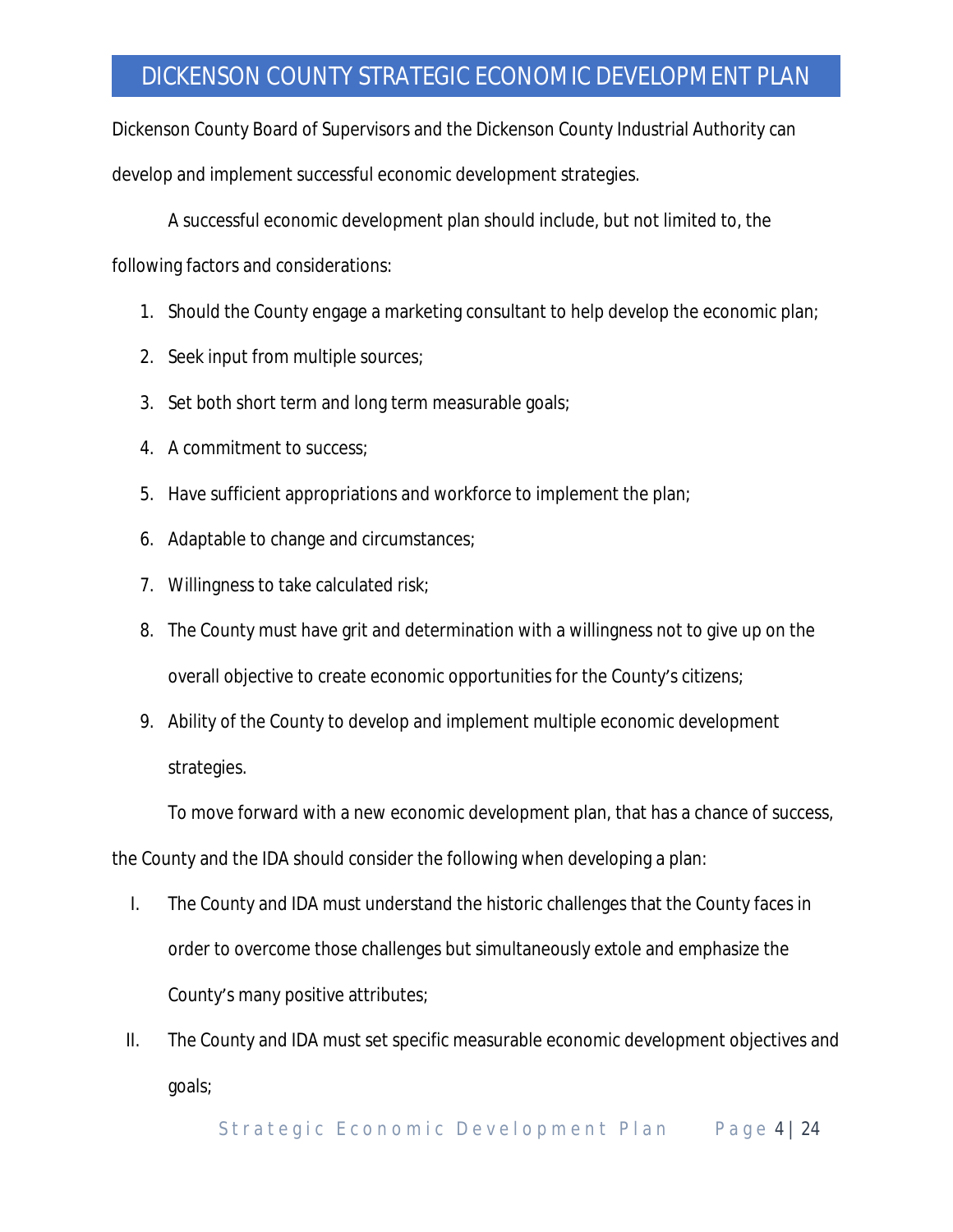- III. It is essential to understand and determine the County's existing labor pool;
- IV. The County and IDA must initiate a strong workforce development plan by utilizing our Community Colleges and the Dickenson County School System;
- V. It is essential to integrate technology in the recruitment of prospective businesses and industry; deployment of high speed internet to all homes and businesses in Dickenson County;
- VI. Develop workforce recruitment strategies;
- VII. Determine what state, regional, local or County job recruitment incentives may be available;
- VIII. Is there a role for consultants in the recruitment of prospective businesses and industries?
	- IX. The County and IDA must create a visible economic development profile and designate specific marketing anchors.
	- X. Identify and catalog all existing and prospective industrial sites, including ownership, size, transportation system and utilities.
- XI. Revise and update the job description for the IDA Executive Director;
- XII. Create small business rental properties and incentives for both existing and new businesses;
- XIII. Develop tourism priorities and opportunities with an emphasis on developing the Breaks Park and the Flannagan Dam;
- XIV. Seek input from UVA and/or Virginia Tech and other sources to help develop a comprehensive economic development plan;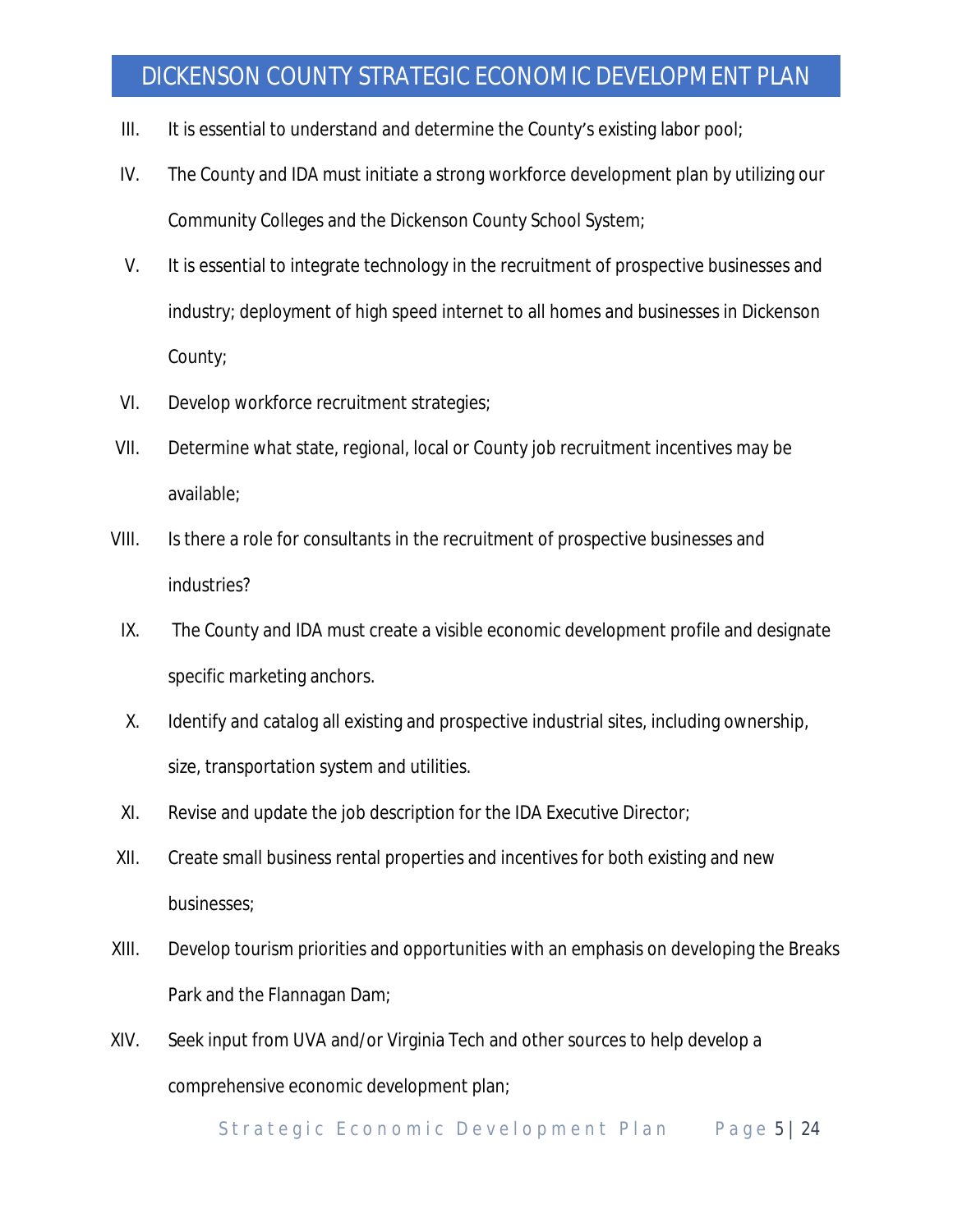- XV. Set highway improvement priorities with an emphasis on constructing a four-lane highway from Pound to Clintwood on the existing Route 83 corridor within the Smart Scale Plan;
- XVI. Create additional affordable housing with an emphasis on building senior citizen and moderate income housing opportunities;
- XVII. Collect, tabulate and report economic development efforts, information and data to the IDA and the Board of Supervisors on a quarterly and annual basis.
- XVIII. Identify specific factors which will enable the County to be more effective in recruiting industry and business;
- XIX. ACCOUNTABLITY Upon the receipt of the quarterly and annual assessment as provided by the economic development team, which includes the IDA Director, County Administrator, and any other economic development advisors to the Dickenson County Board of Supervisor or team members, the Dickenson County Board of Supervisors and the Dickenson County Industrial Development Authority shall jointly determine the status of each plan objective. The Dickenson County Board of Supervisors and the Dickenson County IDA shall make written findings regarding the development, implementation or finalization of plan objectives. The findings shall include, at a minimum, the following:
	- A. Status of each economic development plan objective;
	- B. Determine why the short range and long range plan objectives, if any, have not been fully developed, implemented or finalized;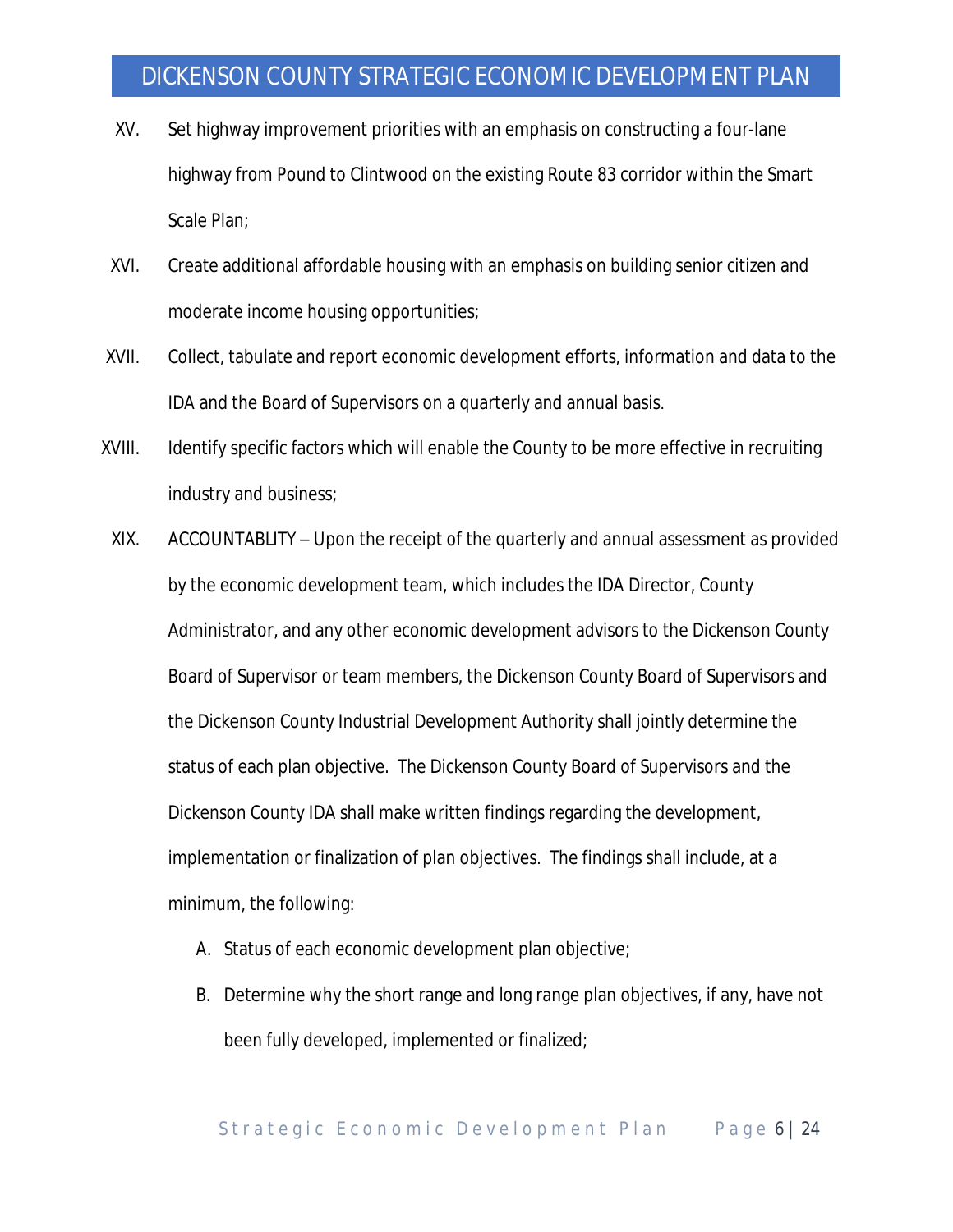- C. Determine what additional financial resources, if any, are needed to develop, implement or finalize the plan objective;
- D. Determine what additional resources, or personnel are needed to develop, implement or finalize the plan objectives;
- E. Determine if there is a need to make a change in the assignment of the duties and responsibilities to develop, implement or finalize the plan objectives;
- F. Determine if there is a need to make personnel changes, including but not limited to, reassignment of duties and responsibilities or dismissal, to accomplish the plan objectives;
- G. Provide specific written directions and guidance to all personnel regarding the development, implementation or finalization of plan objectives;
- H. Modify any of the economic development plan objectives, if any, necessary to assure the successful development, implementation and finalization of plan objectives.

Over the next several weeks, the specifics of the above components of the above economic development plan will be further developed and expanded.

The overall singular objective of the proposed economic development plan is to create good paying jobs which will improve the lives of the citizens of Dickenson County through better educational opportunities, workforce training, job opportunities, increased household income, decreased poverty rate, stabilize our population, decreased unemployment, increased personal income growth, protect and expanded our local businesses and industry, and improve the overall health and welfare of our citizens.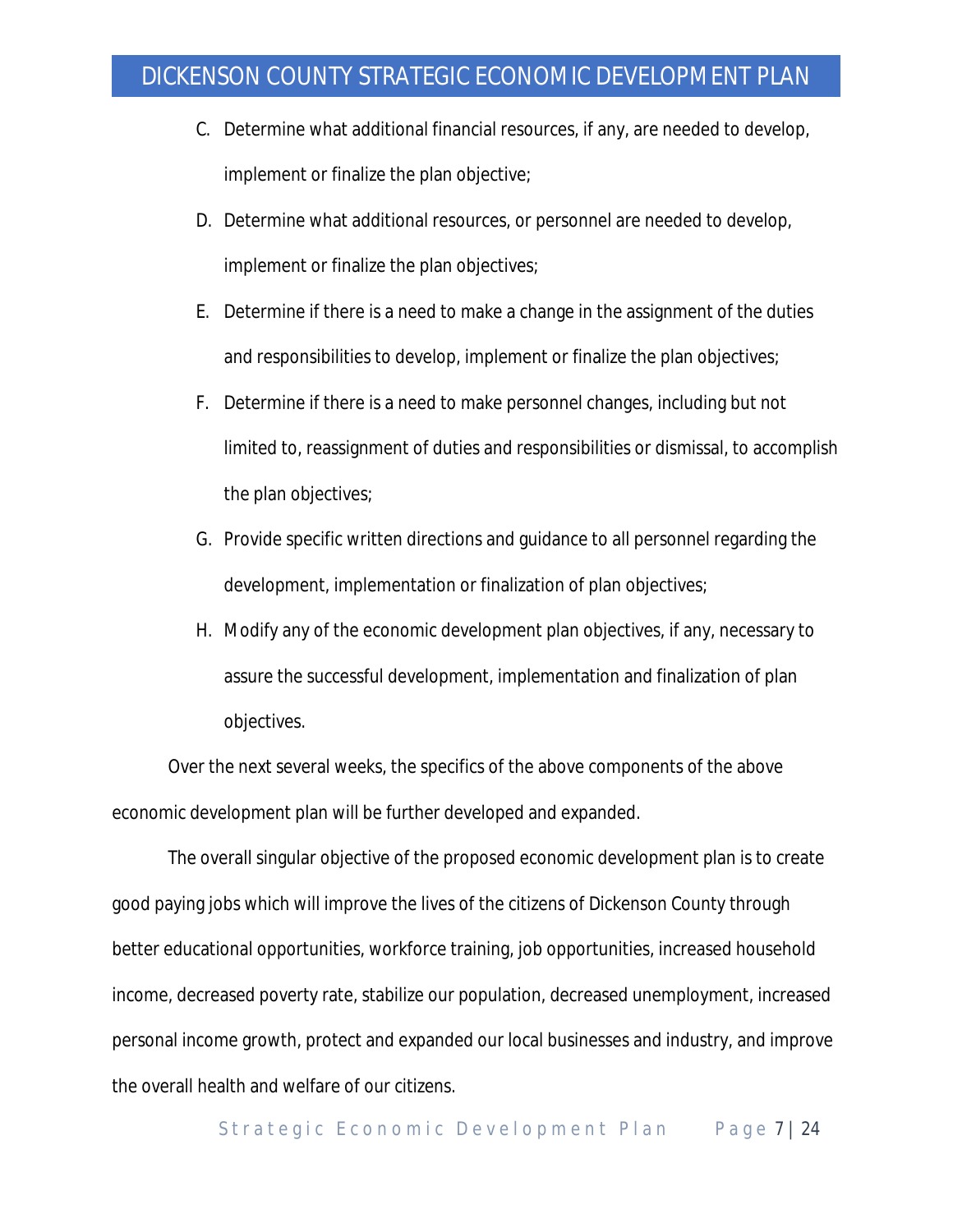#### **III. CHALLENGES AND OPPORTUNITIES**

Dickenson County must be fully aware of the challenges that it faces in creating a successful economic development climate, but at the same time find ways to overcome and mitigate its challenges.

Some of the challenges the County faces are as follows:

- $\triangleright$  No four-lane highway system;
- $\triangleright$  No two or four year colleges or universities located in the County;
- $\triangleright$  Historic loss of population;
- $\blacktriangleright$  Large elderly population;
- $\triangleright$  Loss of working age population after they graduate from high school;
- $\triangleright$  Lack of affordable senior citizen housing and lack of affordable moderate income housing;
- $\triangleright$  Lack of sufficient BA, MA and Technical Degrees;
- $\triangleright$  High disability rate among working age population;
- $\triangleright$  High poverty rate for children;
- $\triangleright$  Median household income that is 59% of the state average;
- $\triangleright$  Drug dependence and drug overdose rates are higher than the state average;
- $\triangleright$  Fewer high school graduates than the state average;
- $\triangleright$  The County's health outcomes are at the bottom one-third of the state;
- $\triangleright$  Per capita income (personal income) is only one third of the state average;
- Mountainous terrain and the lack of publicly-owned fully-developed sites and buildings.

The major objective of this economic development plan is to overcome or mitigate the challenges facing Dickenson County and create economic opportunities for its citizens. The County has many positive attributes which should be the foundation of the County's economic development plan. The County should use these positive County attributes to create both short-term and long-term economic development objectives.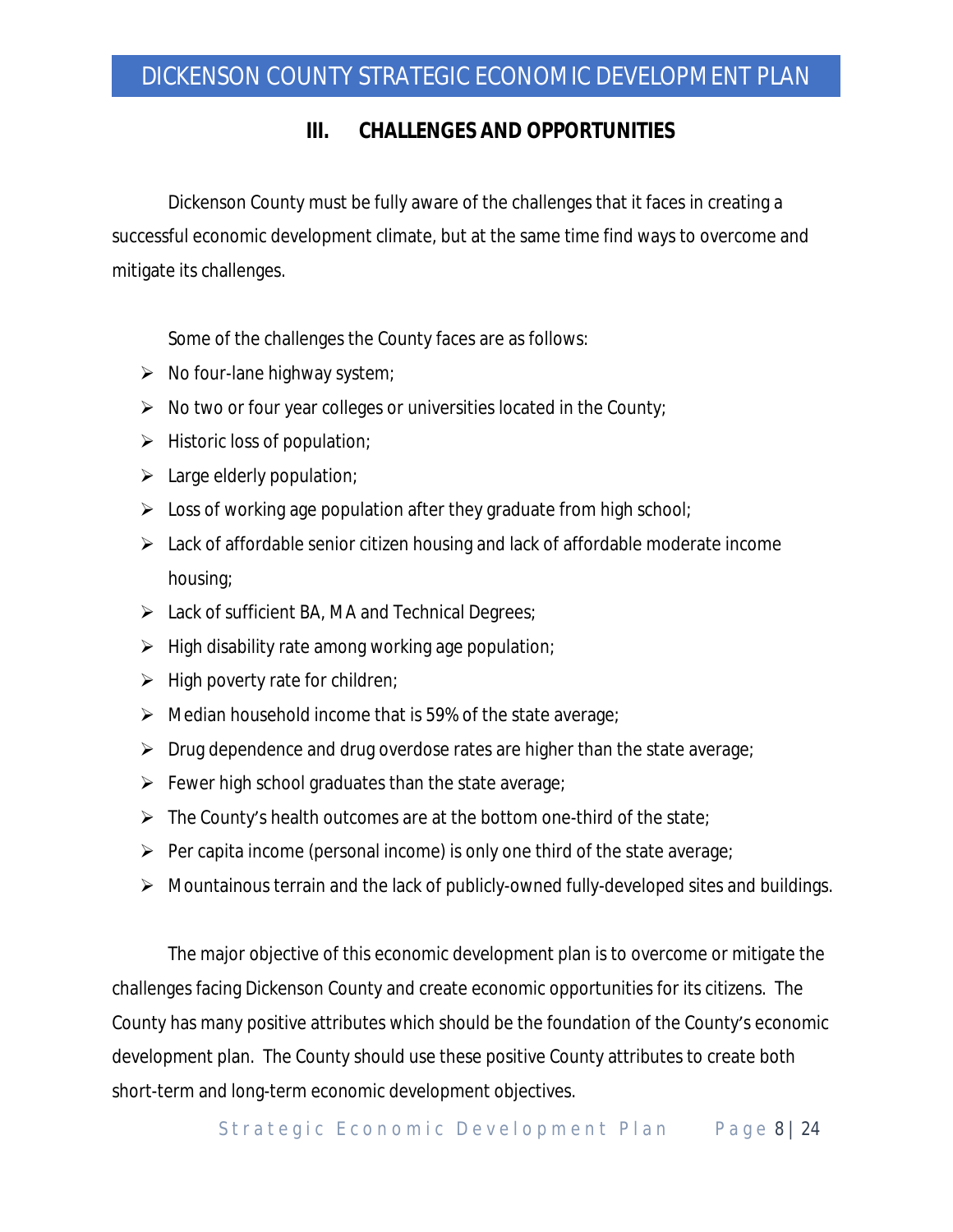Many of the positive attributes of the County are as follows:

- $\triangleright$  An excellent existing workforce which is both trainable and re-trainable;
- $\triangleright$  A workforce that is hardworking and dedicated to their employers;
- $\triangleright$  A workforce that is willing to engage new skills, knowledge and technology;
- $\triangleright$  A workforce that is dependable and conscientious;
- $\triangleright$  The County has an excellent quality of life;
- $\triangleright$  Low tax rate;
- $\triangleright$  Favorable economic climate;
- Favorable management-labor climate;
- $\triangleright$  State of Virginia is a right to work state;
- $\triangleright$  Favorable regulatory climate;
- $\triangleright$  Local government committed to economic development and which has sound fiscal budget structure;
- $\triangleright$  The County is ideally located to serve business and industry in the mid-west and south;
- $\triangleright$  High speed redundant internet services are presently available at the existing industrial park and will be available at the Red Onion Park upon completion of construction;
- $\triangleright$  The County has high speed internet trunk lines that run through the County. Within a short time frame every County household, business and industry will have high speed internet services available. Funding is currently available to install high speed internet to all County's households, businesses and industry;
- $\triangleright$  Land/real estate cost are relatively low as compared to other localities in the Commonwealth and surrounding states;
- $\triangleright$  The County has affordable and reliable natural gas services;
- $\triangleright$  The County is located close to two community colleges which will develop and implement specific and specialized workforce development training for each business or industry;
- $\triangleright$  The County is served by three four year colleges including VA Tech and UVA at Wise and University of Virginia in Charlottesville;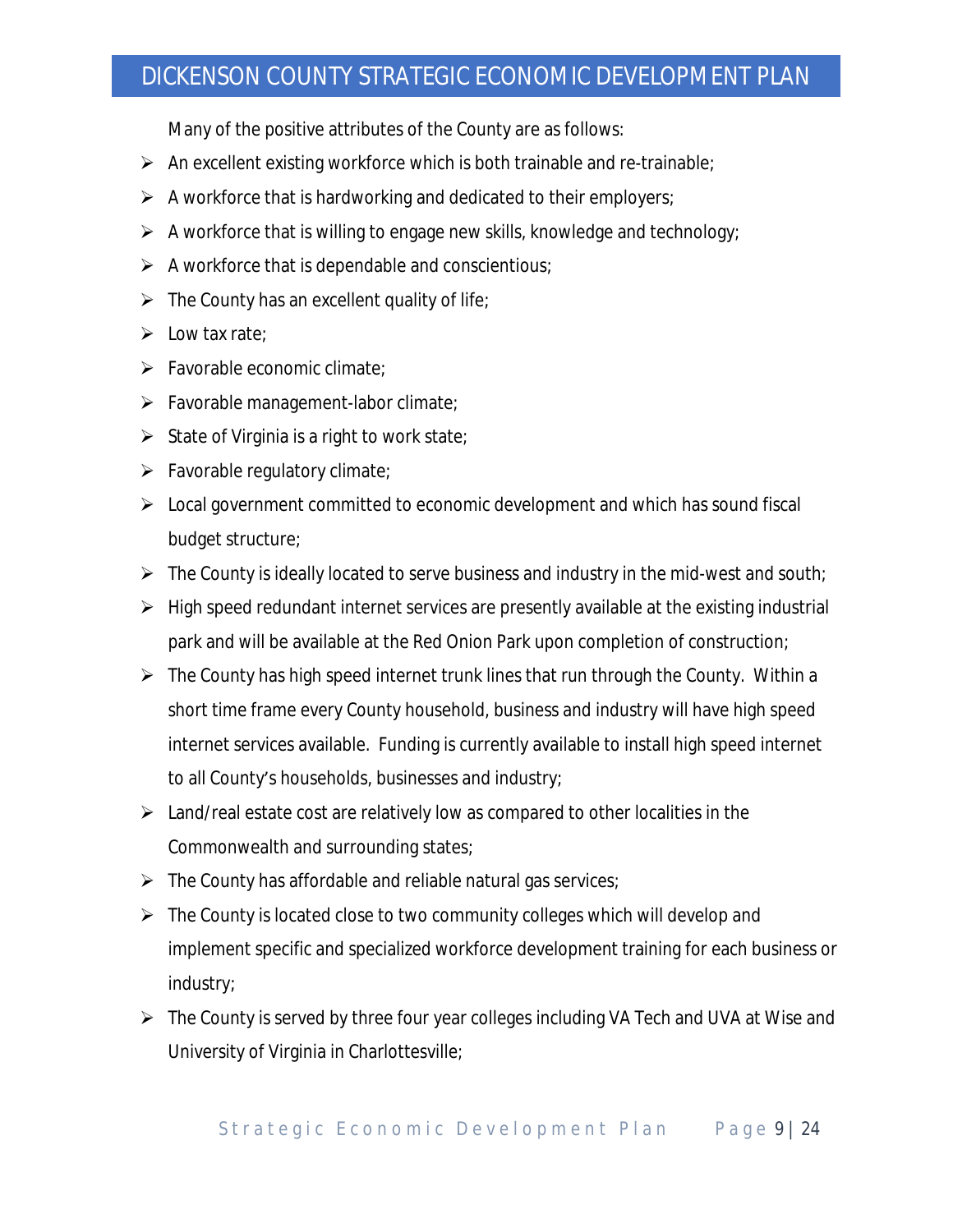- $\triangleright$  Dickenson County has exceptional public education facilities. The County has a new state of the art high school, middle school and vocational-technical center. The County is currently constructing a state of the art elementary school. The school facilities are fully funded and paid for;
- $\triangleright$  The County and IDA have existing economic development sites of 550 acres with water, sewer, redundant broadband and natural gas;
- $\triangleright$  Availability of a world-class broadband system;
- $\triangleright$  The County and IDA have multiple local, regional, state and federal job training incentives for new businesses and industries;
- $\triangleright$  The County and IDA are participating in developing clean solar energy projects;
- Dickenson County and IDA are members of numerous regional economic development organizations with regional partnerships;
- $\triangleright$  Dickenson County and the Industrial Development Authority have available local, regional, state and federal economic development job incentives;
- $\triangleright$  Abundant, reliable low cost electrical power services;
- $\triangleright$  Low cost of living;
- $\triangleright$  Competitive labor costs;
- $\triangleright$  Daycare center;
- $\triangleright$  Excellent medical facilities and services consisting of a hospital, national renowned Health Wagon Clinic and Dickenson Medical Center.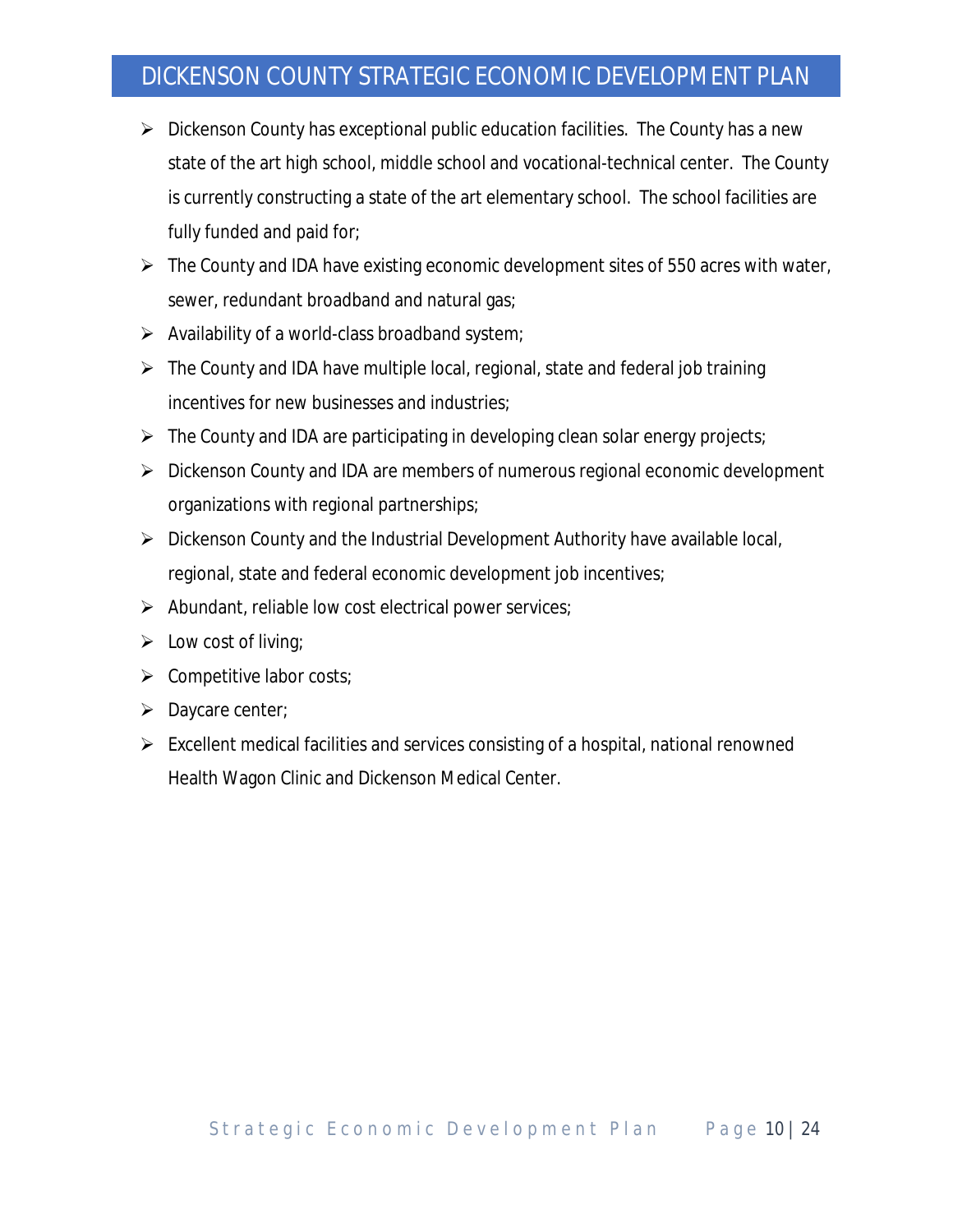#### **IV. ECONOMIC DEVELOPMENT ANCHORS**

For industrial and business recruitment and marketing, the County and IDA should create and vigorously implement seven overarching economic development anchors. The economic development anchors should focus on, spotlight, and showcase the key components and strengths of the County's economy. The economic development anchors once developed and implemented, need to be emphasized and reemphasized over and over on a day to day basis when recruiting businesses and industry. The anchors should serve as a foundation of the economic development plan and be used as the major focus for recruiting industry and businesses. The economic development anchors should serve as the County's and IDA's economic development signature profile.

The anchors are:

- I. The County has an excellent trainable and retrainable workforce which is depicted as hardworking with a willingness to engage new skills, knowledge and technology;
- II. In conjunction with Southwest Virginia Community College, Mountain Empire Community College, and the Dickenson County Public Schools, the County and IDA has developed or will develop workforce development and training programs to specifically meet the unique needs of each business or industry;
- III. The County and IDA are in the final stages of developing a seven hundred acre industrial park with water, sewer, natural gas, redundant broadband services with specific site development to fit unique needs of each prospective business or industry;
- IV. The County has a diverse and rich quality of life that will facilitate the success of business, industry and their employees;
- V. The County has an exceptional public education system which compliments a new state of the art high school, middle school, elementary school and vocational-technical center;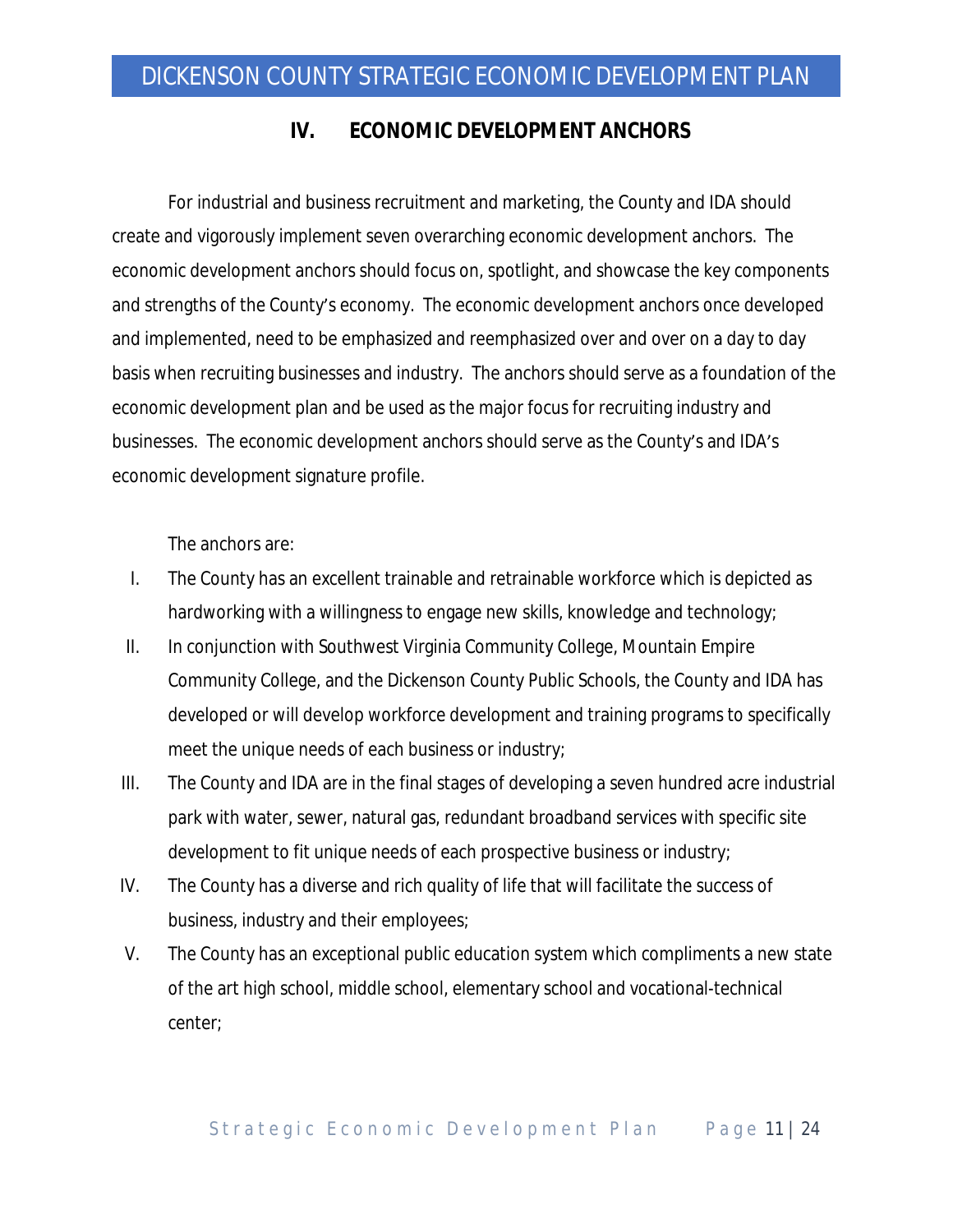- VI. Dickenson County and the IDA have a multitude of local, regional, state and federal economic development grants, incentives and assistance which can be specifically tailored to the needs and expectations of new businesses and industry;
- VII. Economic development and recruitment of businesses and industry will focus on recruiting small to medium size business and industry. Specific and focused marketing and recruitment will concentrate on the following economic sectors:
	- A. Manufacturing;
	- B. Energy;
	- C. Information Technology;
	- D. Small business development;
	- E. Value added timber manufacturing;
	- F. Expansion of existing businesses and industry;
	- G. Surface mining reclamation;
	- H. Solar power;
	- I. Breaks Interstate Park Flannagan Dam master plan development;
	- J. Health care.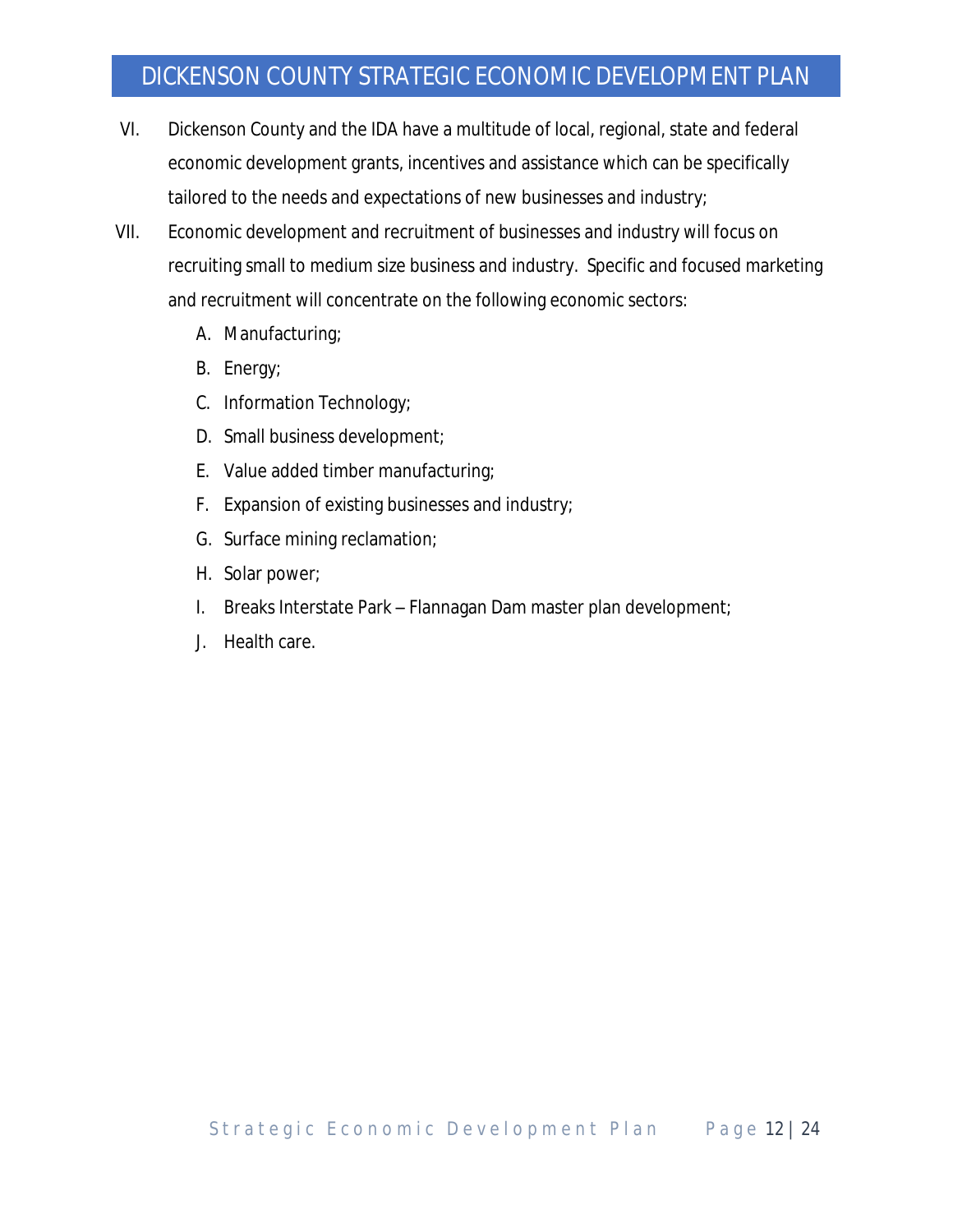#### **V. SHORT TERM AND LONG TERM GOALS**

In order to implement a successful economic development plan, specific focused and measured goals will be set and achieved, either partially or totally as factors may dictate. Each goal will be identified along with a designated code of the estimated time needed to partially or totally complete the goal.

Each goal will have a designated code estimating the time needed to partially or fully complete the goal. The designated time code for the completion of the goal will be as follows:

- $\triangleright$  A designation of (1) adjacent to the stated goal will signify that it will take approximately one to six months to complete the goal;
- $\triangleright$  A designation of (2) adjacent to the stated goal will signify that it will take approximately six months to one year to complete the goal;
- $\triangleright$  A designation of (3) adjacent to the stated goal will signify that it will take approximately two to three years to complete the goal;
- $\triangleright$  A designation of (4) adjacent to the stated goal will signify that it will take approximately three to six years to complete the goal.

As a plan is implemented or priorities change the estimated completion code may be updated, changed or reprioritized for each goal.

Specific measurable goals to meet the stated objective of creating jobs are as follows:

1. In conjunction with Southwest Virginia Community College, Mountain Empire Community College and the Dickenson County Public Schools, the County and IDA will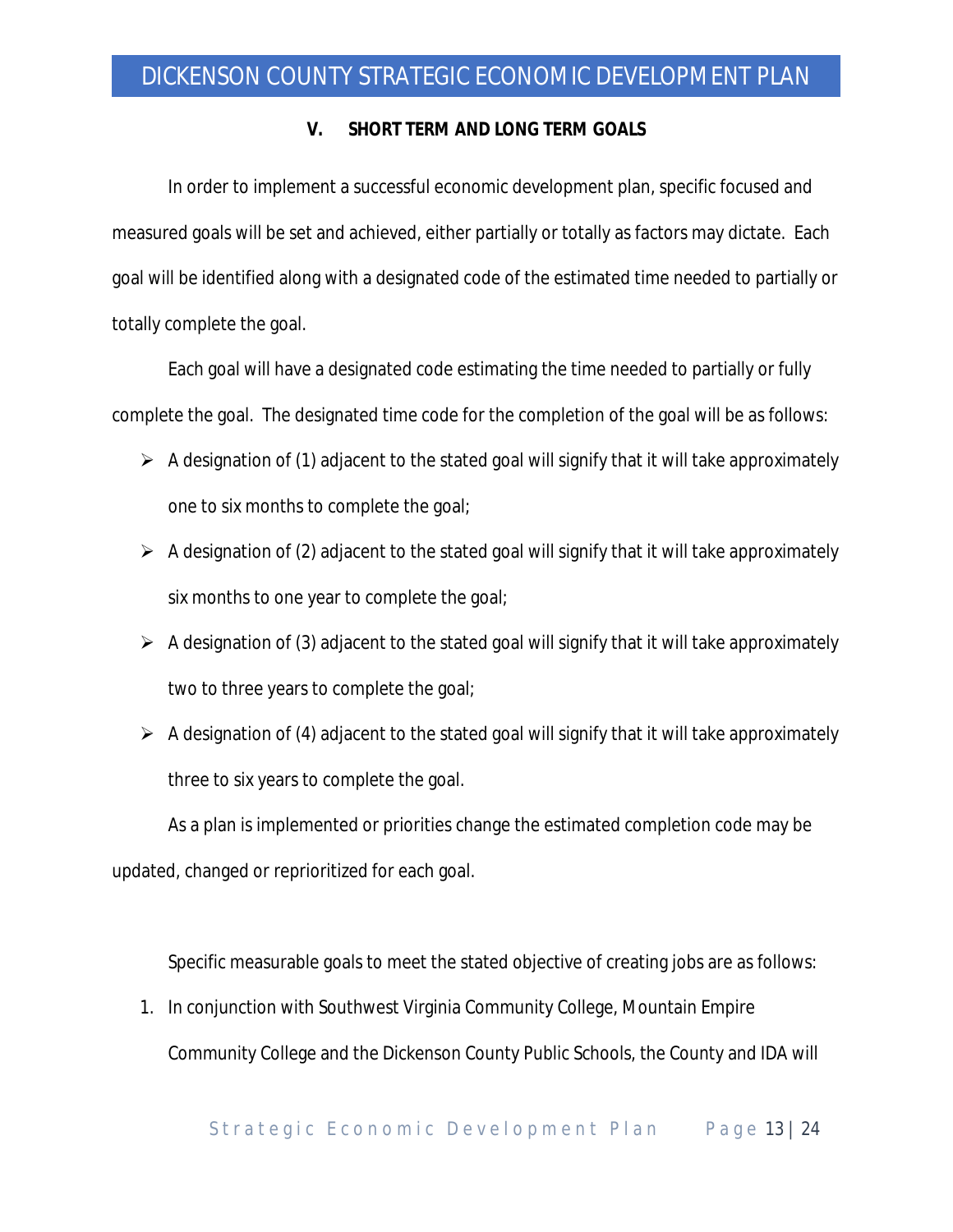develop a workforce development and training program to specifically meet the unique needs of each business, industry or students; (2)

- 2. In conjunction with the Breaks Interstate Park and Corps of Engineers create a master plan for the potential development of the Flannagan Dam and the Breaks Park; (2)
- 3. Develop a five minute PowerPoint or video for distribution to prospective business and industry focusing on the key economic development anchors; (1)
- 4. Update the County's website to incorporate components of the economic development plan; (1)
- 5. Update the IDA's website to incorporate various components of the economic development plan; (1)
- 6. Increase the high school graduation rate for the County high school; (3)
- 7. Increase the number of individuals with Associate Degree, BA Degree, MA Degree and Technical Degree; (4)
- 8. In collaboration with the Dickenson County School Board create a first class and expanded vocational-technical program which will result in highly skilled and relevant workers and include adult training; (2)
- 9. Increase the population of Dickenson County; (4)
- 10. Decrease the poverty rate for children; (4)
- 11. Increase the percentage of Dickenson County's population actively employed in private and public sectors; (3)
- 12. Reduce drug addiction by providing the appropriate education and treatment facilities;
	- (3)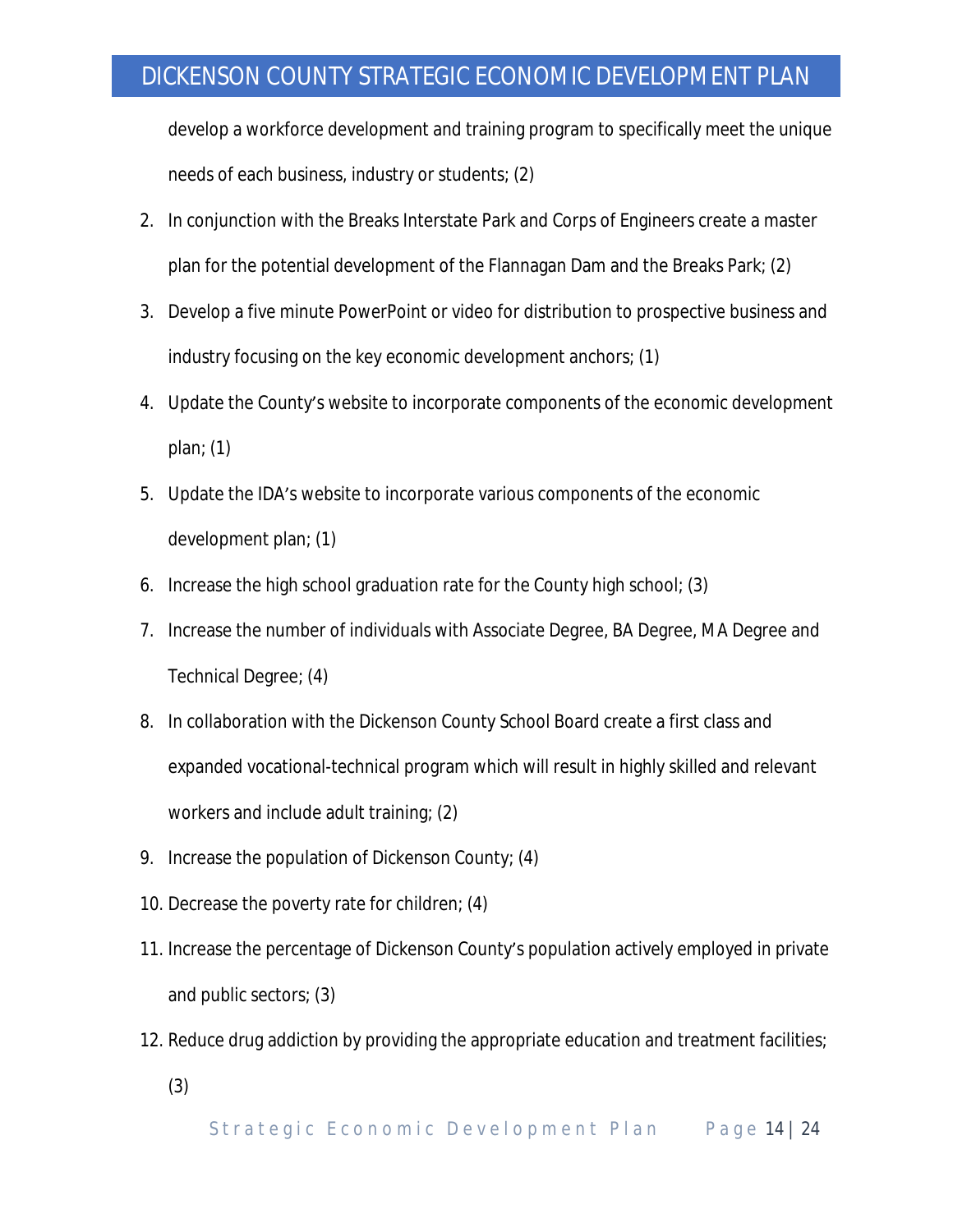- 13. Increase the overall health of the citizens of Dickenson County; (4)
- 14. Create programs and incentives to stabilize or expand existing small businesses and startup businesses; (2)
- 15. Identify and catalog all existing and prospective industrial sites, including ownership, size, transportation system and utilities; (1)
- 16. Prioritize the County's transportation needs with an emphasis on construction a fourlane highway on the existing corridor from Pound to the Red Onion industrial site. The goal is to get the route 83 corridor from Pound to the Red Onion industrial site in the Virginia Department of Transportation Smart Scale Plan; (2)
- 17. Develop a plan, in conjunction with the Virginia Department of Energy, by conducting a feasibility study to identify the location and suitability of surface mine lands for industrial site development; (1)
- 18. Develop a defined job recruitment and marketing strategies including local, state, regional and federal entities; (1)
- 19. Perform a housing survey to determine the housing needs of senior citizens and moderate income families and determine the availability of state, federal and non-profit funding; (2)
- 20. Identify sites after housing need determination; (2)
- 21. Develop workforce recruitment strategies; (1)
- 22. Revise or change the IDA Executive Director's job duties and or responsibilities; (1)
- 23. Increase the per capita income of county citizens; (4)
- 24. Utilize technology as an economic development tool to recruit business and industry; (2)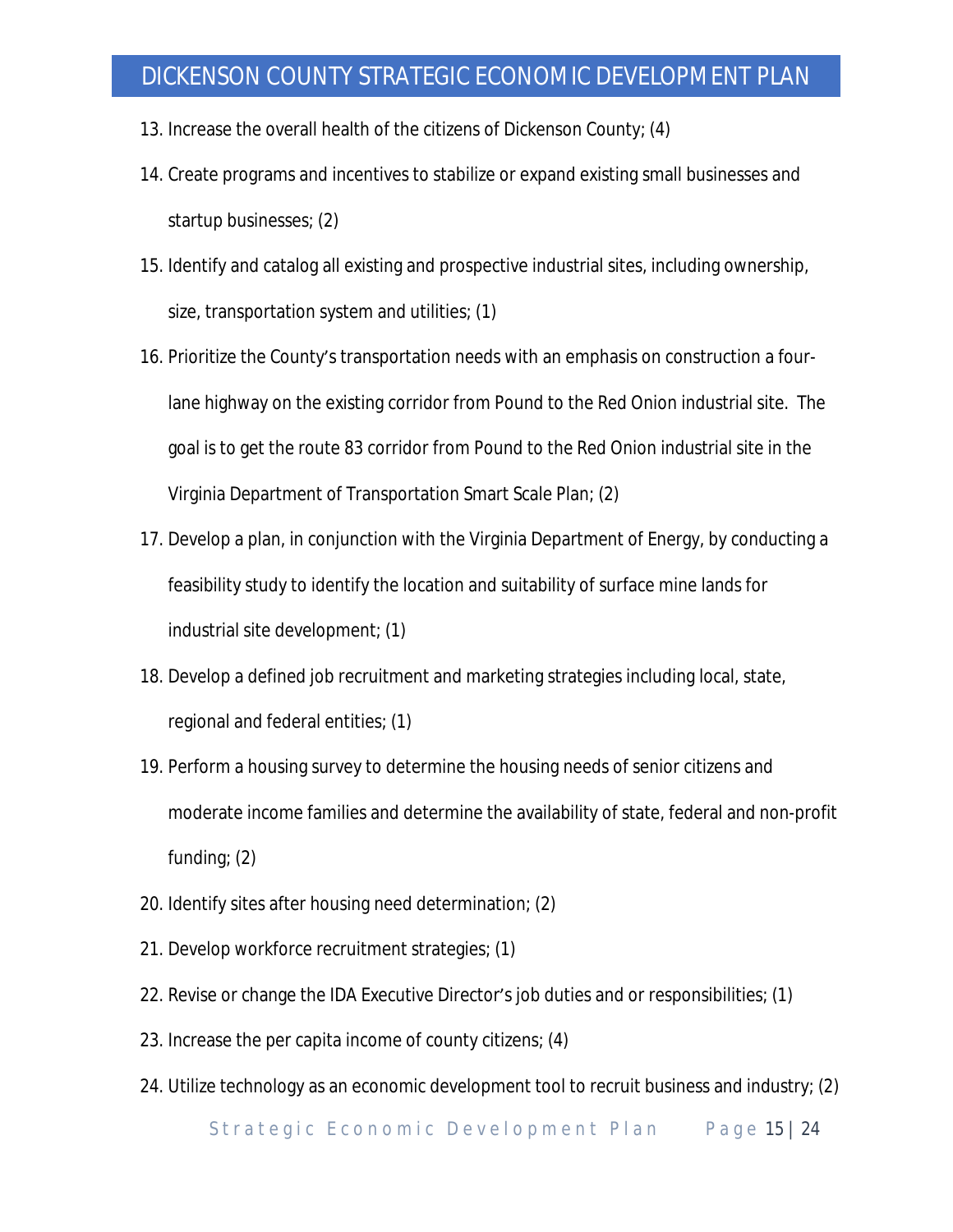- 25. Engage marketing firm(s) to recruit small to medium size business from the states of Tennessee, North Carolina, Virginia and Ohio; (1)
- 26. Develop work strategies for workers who want to work from home or other centralized locations using high speed internet when it is not available; (1)
- 27. Deploy high speed internet services to virtually every home and business located in Dickenson County; (3)
- 28. Determine what local, regional, state and federal incentives, funding and grants may be available for job creation; (1)
- 29. Create small business rental properties for business startups, new business and existing small businesses; (3)
- 30. Explore the creation of business incentives that the County may be able to provide for startups, existing and new businesses; (1)
- 31. Develop a comprehensive recruitment and marketing strategy; (1)
- 32. Utilize grant writers when and where appropriate; (1)
- 33. Transfer all IDA financial services to the Dickenson County Board of Supervisors; (1)
- 34. Develop an economic development strategy to attract solar energy production; (1)
- 35. Develop additional marketable sites with or without buildings or "virtual shell buildings"; (2)
- 36. Develop a marketing logo/slogan that captures the essence of Dickenson County; (1)
- 37. Reexplore and reevaluate to determine if the rail line servicing the Red Onion Industrial site can be repaired, salvaged and acquired with state grant funding and/or Virginia Transportation rail fund; (1)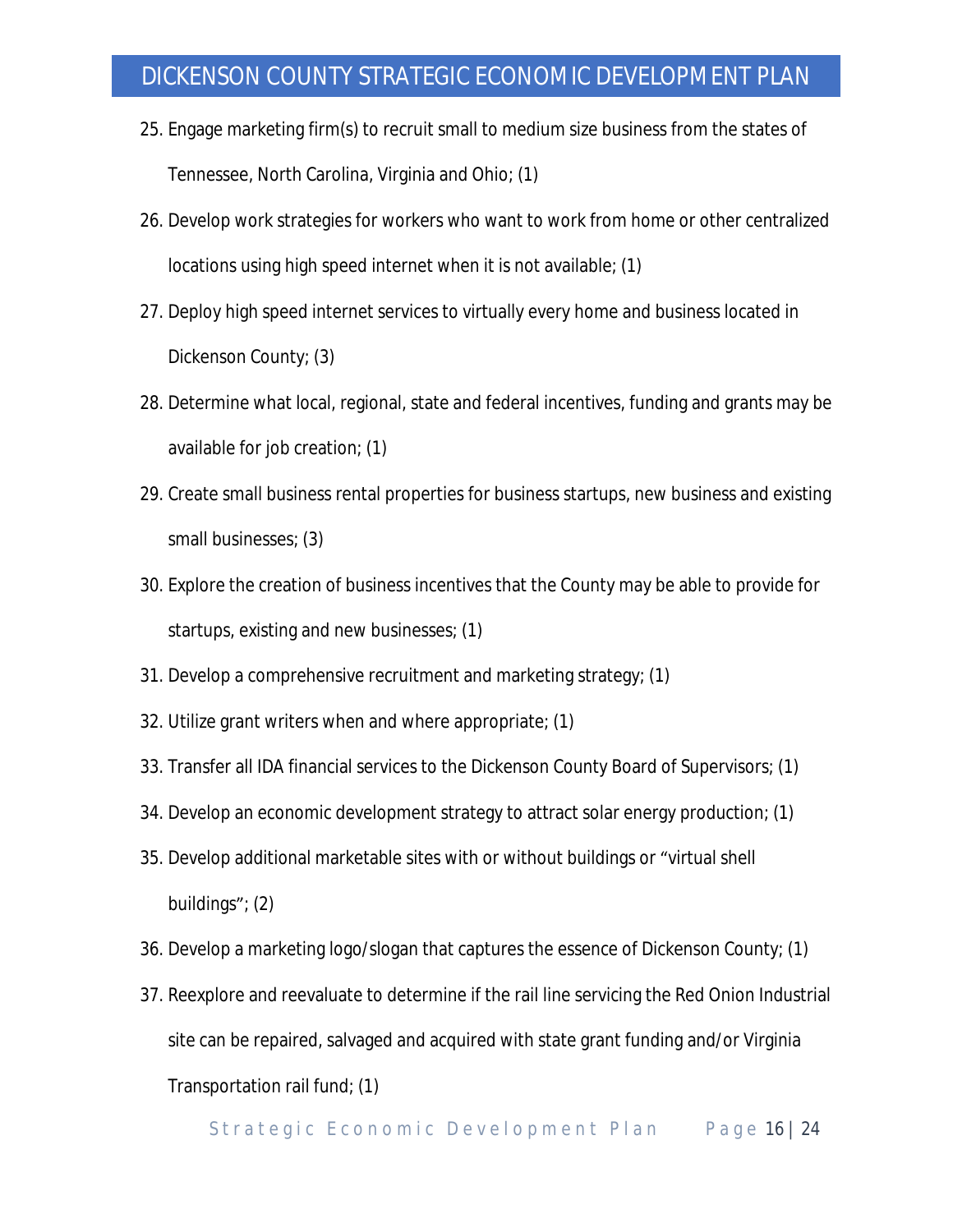- 38. When appropriate partner with local county, regional and state economic development organizations, as well as, non-profits to create a regional approach to economic development; (2)
- 39. Develop an economic development assessment tool to assess the following: (1)
	- a. Current economic business prospects;
	- b. Marketing efforts;
	- c. Project update;
	- d. Status of existing projects;
	- e. Funding requests;
	- f. Site visits;
	- g. Conferences and trade shows attended;
	- h. Industry and business inquiries;
	- i. Status of marketing firm(s) efforts to attract new businesses and industries;
	- j. Attract local state agencies and/or state facilities to the County;
	- k. Create a team to quickly evaluate prospective projects;
- 40. The Board of Supervisors and the Industrial Development Authority shall jointly on a periodic and as needed basis, after completing or finalizing previously selected plan goals, designate additional short-term and long-term goals to be pursued by the Board of Supervisors, IDA and Vetting Committee.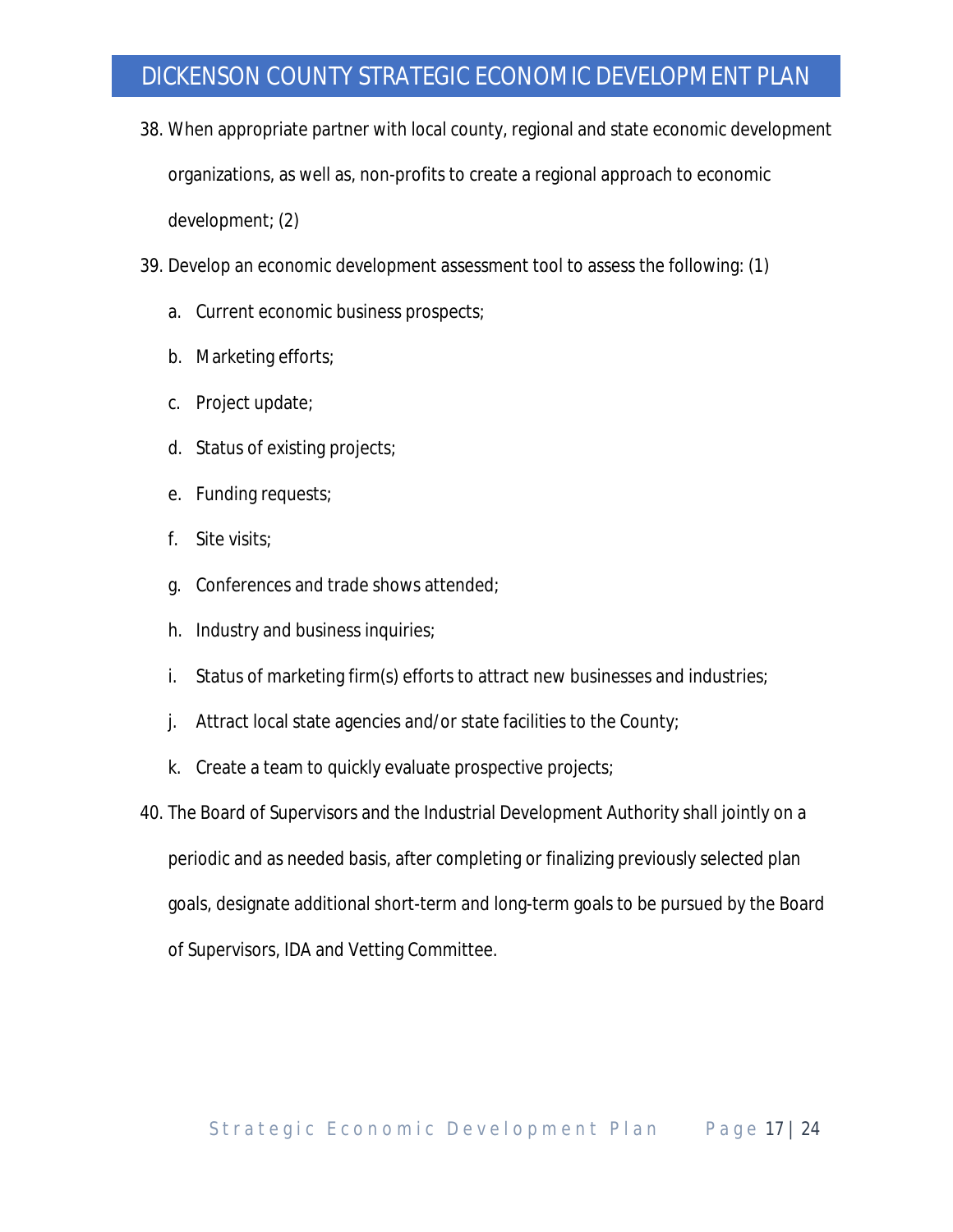#### **VI. IMPLEMENTATION OF THE ECONOMIC DEVELOPMENT PLAN**

The completion of the stated measurable goals is the most important component of the economic development plan. The goals as outlined in the plan are the foundation of a strong and diversified county economy. The ultimate objective is to create good paying jobs while creating a diverse and vibrant economy. A strong and diverse economy will result in a robust standard of living and quality of life.

The implementation of the stated plan objectives will require patience, vision and hard work along with additional resources. The economic development plan will require both shortterm and long-term commitments to be successful.

Therefore, both the Dickenson County Board of Supervisors and the Dickenson County IDA will need to evaluate and determine if they have the necessary expertise within County resources or will need to retain proficient, skillful and knowledgeable personnel to develop and implement the economic development plan. The key personnel will be required to have a four year degree with multiple skills, talents and experience to implement the many objectives and goals of the plan. To state it a different way the key personnel selected by the IDA and the Board of Supervisors will determine the success or failure of the ambitious and needed diversification of the county's economy. Without the key personnel in place to help lead the economic resurgency of the county, the county's economic status quo will prevail leaving the county's economic future in doubt.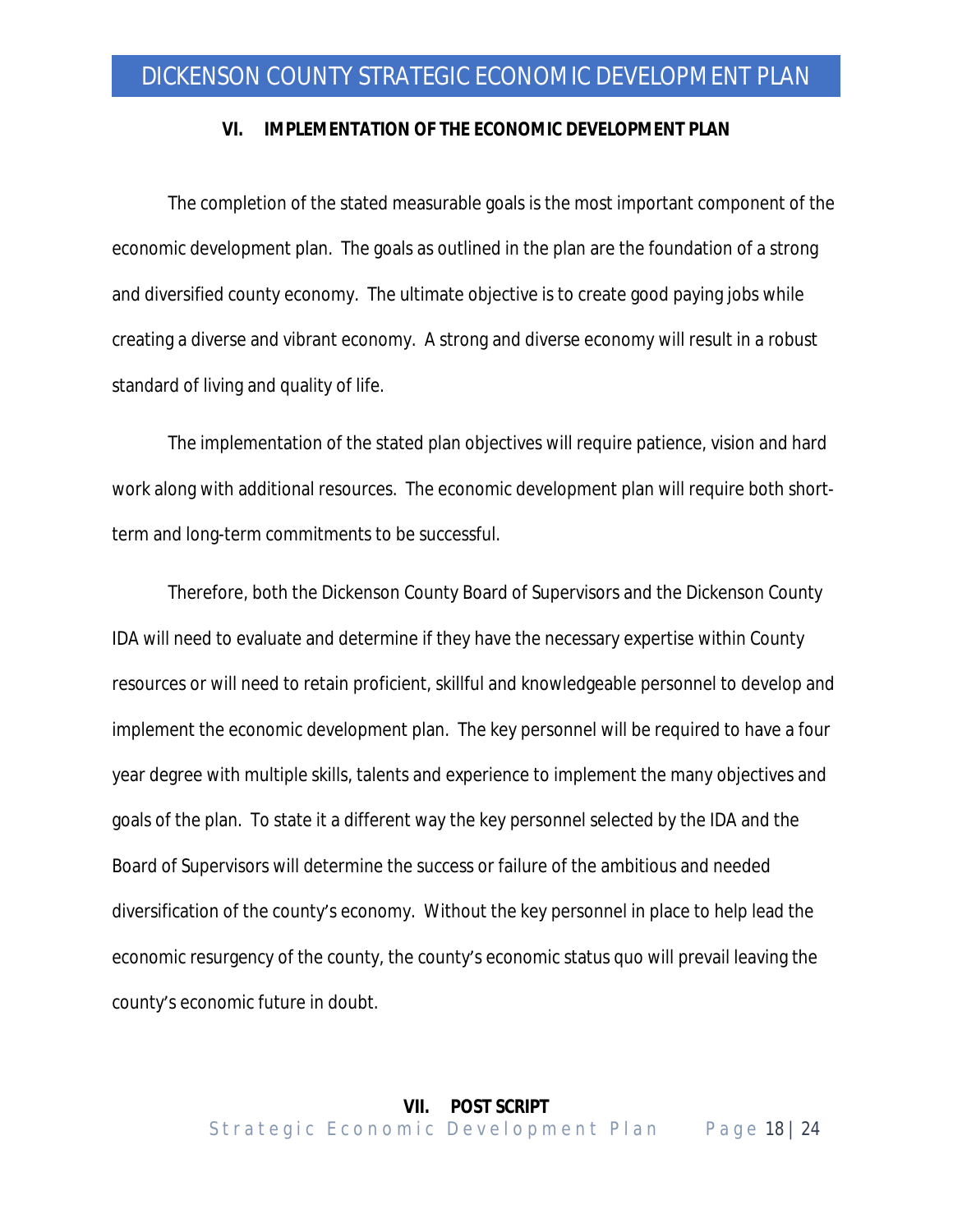There are those who have given up on an economic future and economic potential of Dickenson County. They have fallen prey to negative rhetoric and a sense of hopelessness. Some would even say that we have too many challenges and hurdles to become a vibrant and diverse economy. Those individuals have failed to look for and recognize the many good and positive attributes of the county. The county has a unique history, culture, music, food, craftmanship and most importantly its citizens who have the ingenuity and talent to create a strong and diverse economy. The county's future is squarely in the hands of these talented and hardy citizens. With their help, the County can overcome the many real challenges which exist to create a vibrant economy and quality of life. The true believers in the future of Dickenson County will never, never give up and will strive to create economic opportunities for all its citizens.

#### **VIII. POLICY**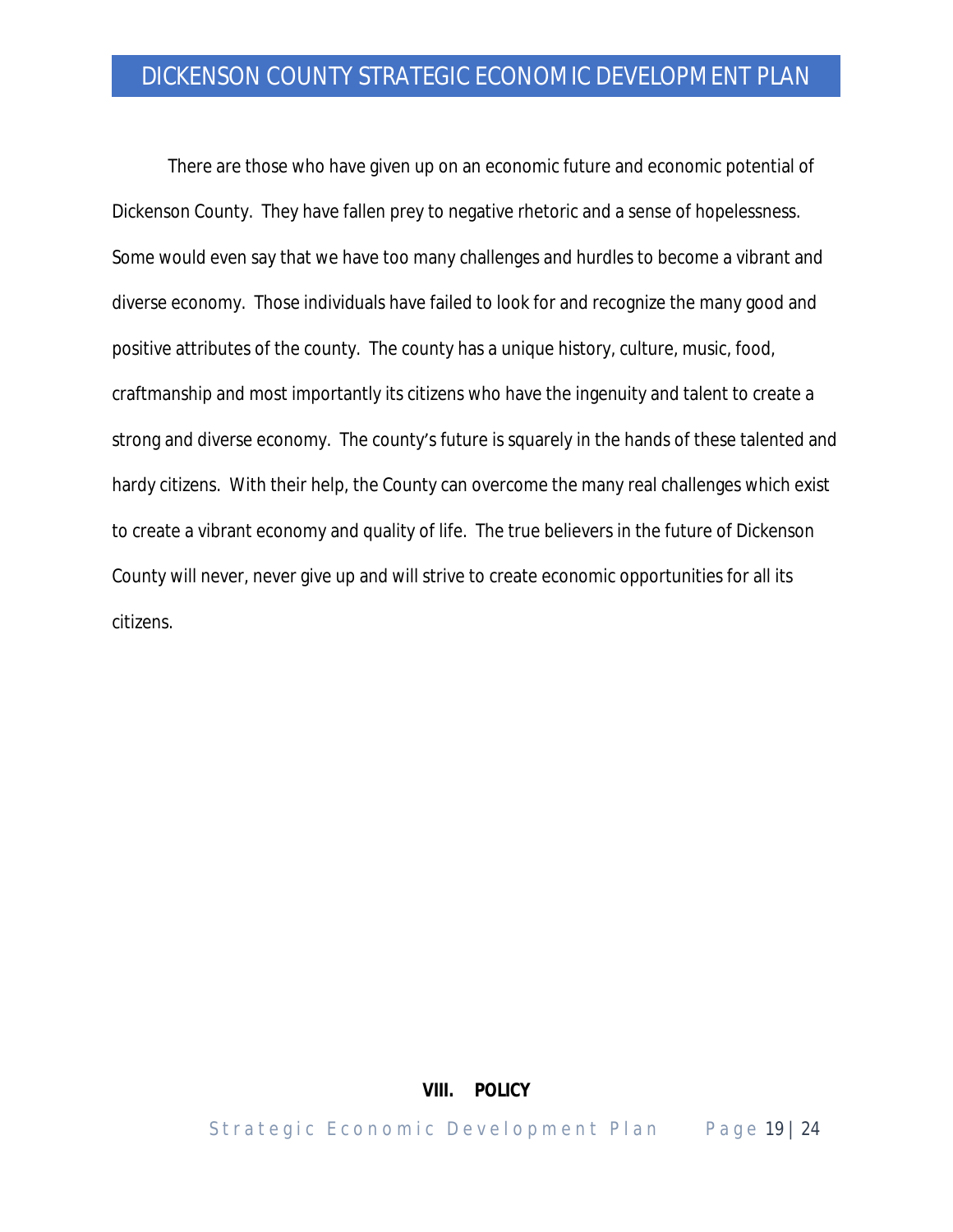#### ECONOMIC DEVELOPMENT PROJECT VETTING COMMITTEE

When the County's economic development plan is sufficiently implemented, it is anticipated that the County and IDA will receive additional business, industry and locally initiated projects. An orderly and thoughtful process to evaluate the viability of each and every project is necessary. The evaluation process should be fact driven and job driven. In order to properly evaluate and analyze the potential of each economic development project, each project shall be vetted by a vetting committee.

Prior to any action, commitment or consideration of any business, industry or local project, each business, industry and local project shall be vetted by a vetting committee consisting of the following members:

- 1. County Administrator;
- 2. IDA Legal Counsel;
- 3. County Engineer;
- 4. IDA Executive Director and/or Economic Advisor to the Board of Supervisors;
- 5. Chairman of the Dickenson County Board of Supervisors or designee;
- 6. Chairman of the Dickenson County IDA or designee.

The Vetting Committee shall perform a comprehensive due diligence analysis and review of each project. In performing its due diligence analysis the Vetting Committee shall consider the following factors but not limited thereto:

A. Estimated cost of fully implement project;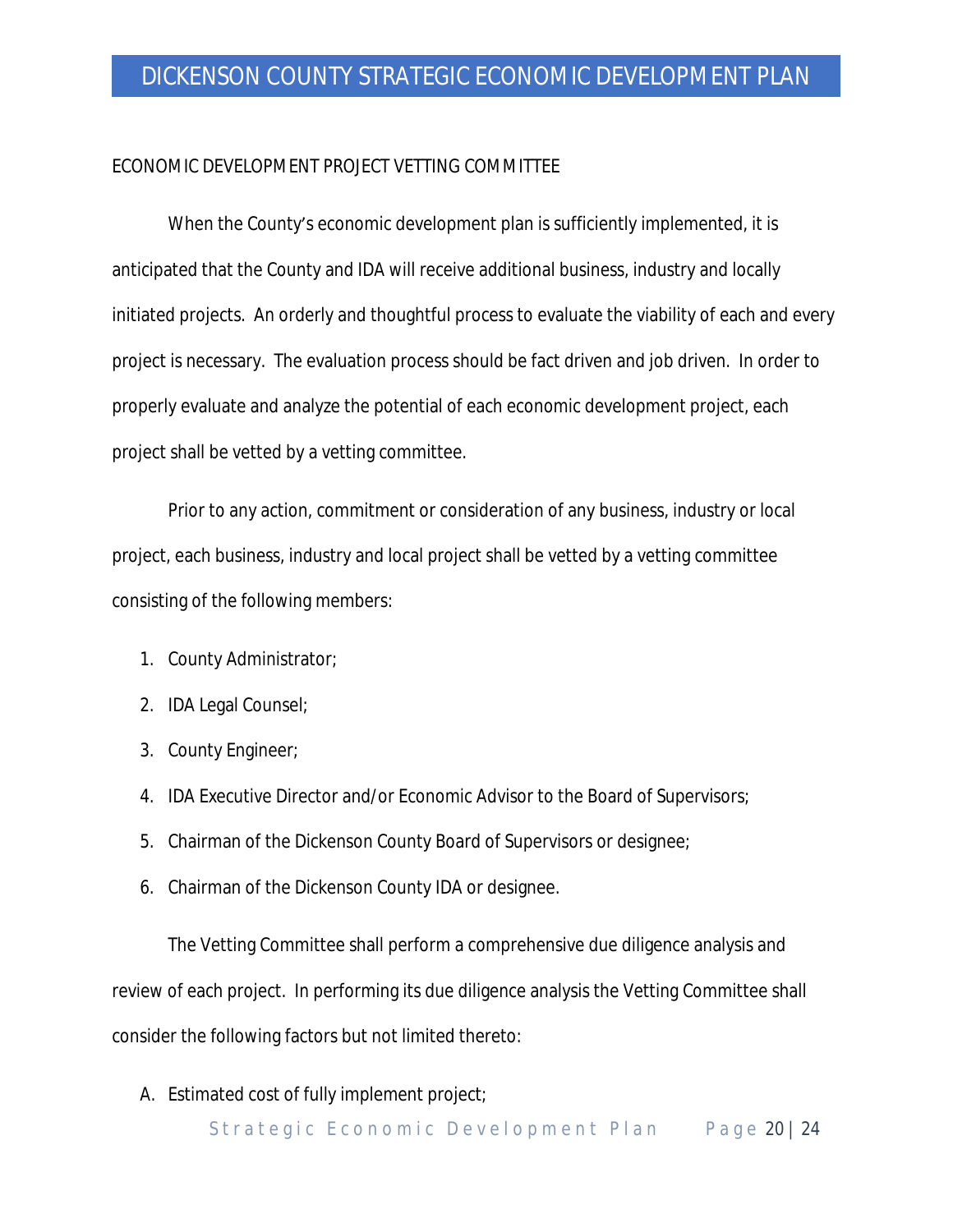- B. Funding sources from local, state, regional or national sources;
- C. Job creation both direct and indirect;
- D. Viability of the project and i.e., will the project work and be successful;
- E. Allocation of County and IDA resources;
- F. Size and scope of the project; in other words will the project work within the parameters of the economic development plan;
- G. Analysis of the financial stability of the business, industry or project. A financial history of the economic development prospect and likelihood of success based on this analysis;
- H. A ranking of each project as prioritized by and in conjunction with the Dickenson County Board of Supervisors and Dickenson County IDA;
- I. Prepare a written statement regarding its findings and analysis and any recommendations;
- J. For each proposed economic development project submitted by a locally initiated project or business over \$50,000 to the Vetting Committee the proponent of the project shall submit the following but not limited to the following:
	- 1. A business plan;
	- 2. Their intent to obtain a planning grant for the project;
	- 3. After receiving a planning grant, their intent to retain qualified professionals to assist in the project including for example engineers, architects, planners, designers and all required permits including environmental from state and federal agencies;
- K. File a funding application request with the Vetting Committee;
- L. Sign a contract agreement with the Dickenson County IDA upon the award of funding if the application is successful;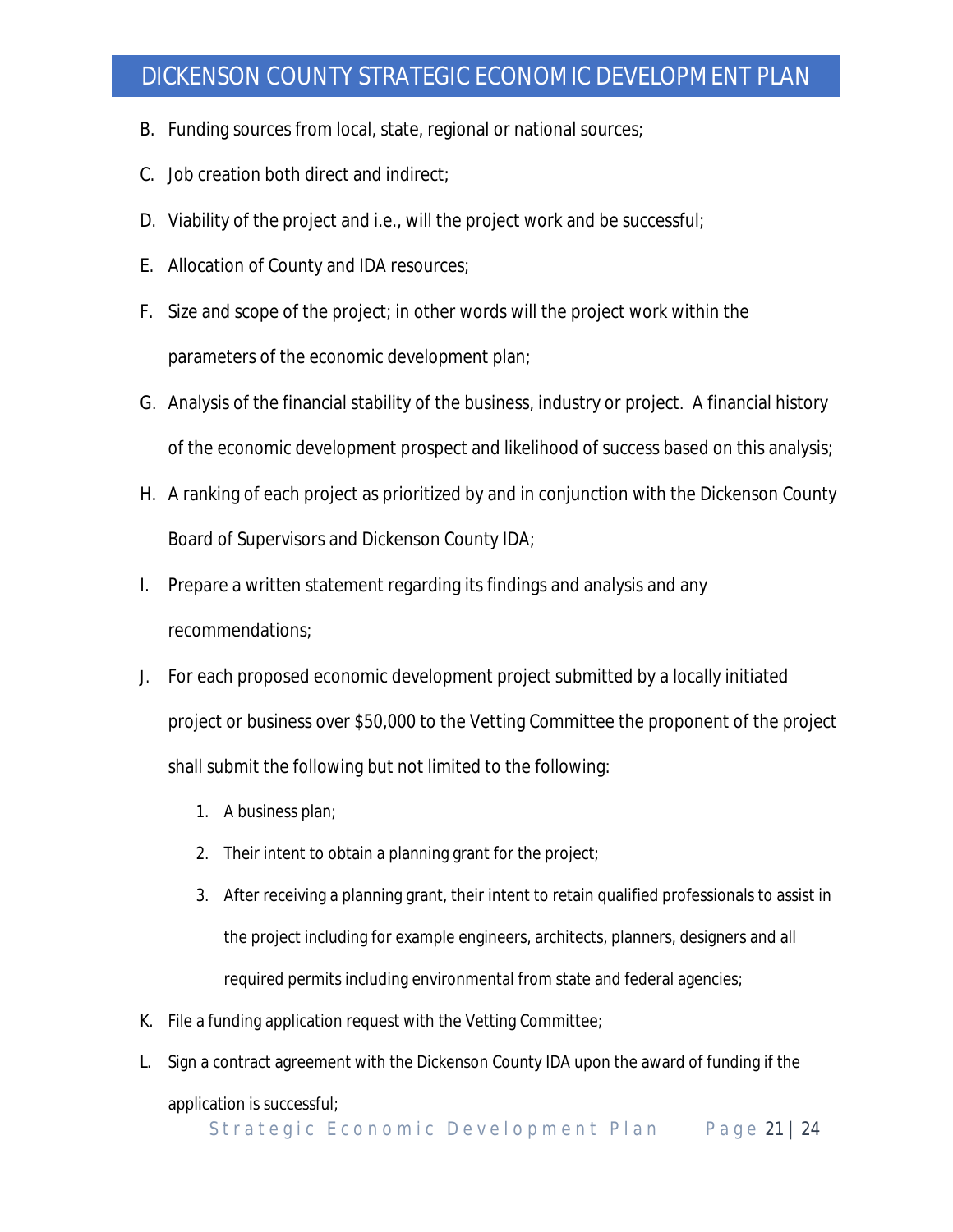M. The Vetting Committee by its own initiative or at the request of the Dickenson County Board of Supervisors and/or Dickenson County IDA, after submitting its preliminary written analysis of the project, re-vet the project upon the receipt of additional information, facts, data or any information which may adversely or positively affect the proposed project.

#### PROCEDURES AND PROCESS FOR SELECTING ECONOMIC DEVELOPMENT PROJECTS

The Economic Development Plan (Plan) as approved by the Dickenson County Board of Supervisors and the Dickenson County Industrial Development Authority, is a common blueprint with shared goals and objectives. As such, a specific process and procedure to implement economic development projects is essential for the Plan's success.

The process and procedure for selecting economic development projects is as follows:

- 1. Either members of the Dickenson County Board of Supervisors or Dickenson County IDA may submit economic development projects to the Vetting Committee for consideration;
- 2. The Director of Economic Development may submit economic development projects to the Vetting Committee for consideration;
- 3. An individual, business, industry, commission, regional authorities and the Commonwealth of Virginia may submit economic development projects or business through either the Dickenson County Board of Supervisors or the Dickenson County IDA.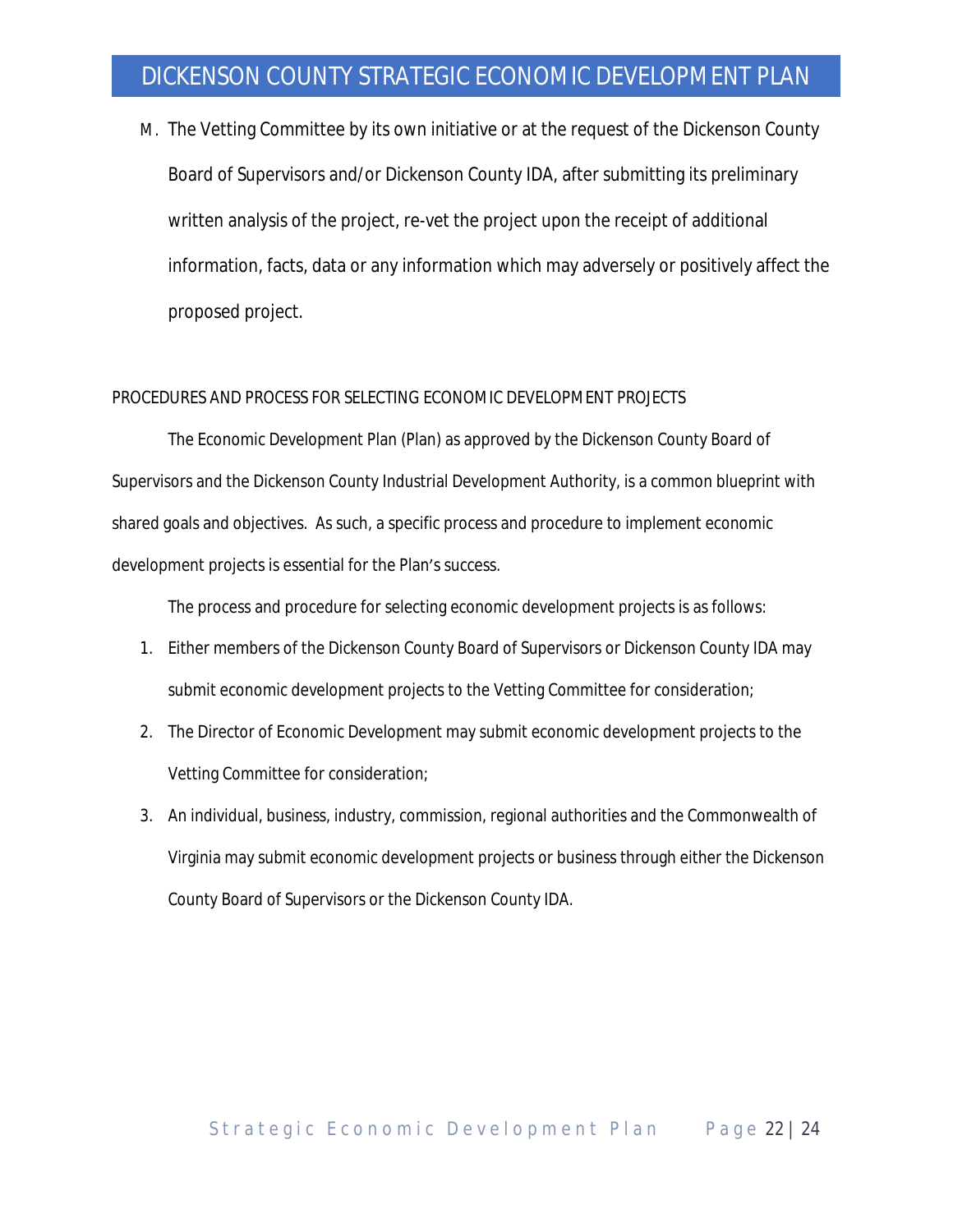#### SELECTION OF PLAN OBJECTIVE AND GOALS FOR IMPLEMENTATION

The County Administrator and the Director of Economic Development, after consultation with Dickenson County Board of Supervisors and the Dickenson County IDA, shall jointly select specific short term and long term goals from the Plan for implementation and completion. As a guiding principle of the Plan, the selection of short-term and long-term goals shall be predicated on first selecting foundational building blocks of goals for a successful economic development strategy. Once the building block goals have been selected and completed, the Dickenson County Board of Supervisors and the Industrial Development Authority shall use the above referenced format for selecting additional shortterm and long-term goals for implementation.

As needed, the County Administrator and the Economic Development Director, after consultation with the Dickenson County Board of Supervisors and the Dickenson County IDA may reprioritize and or select new goals and objectives to meet the specific economic development needs of the County.

Once the plan goals are selected for implementation, it shall be the responsibility of the County Administrator, Director of Economic Development and or designee to successfully complete and implement, if feasible, the goals identified under the process and procedure outlined above. It is the responsibility of the County Administrator and the Director of Economic Development to routinely or as needed to keep the Dickenson County Board of Supervisors and the Dickenson County Industrial Development Authority apprised and updated of the status of the implementation of the Plan's objectives and goals. It is essential that the County Administrator and the Director of Economic Development, at least on a monthly basis, either by email or direct individual contact or board meetings fulfill this mission to ensure that both Boards are fully cognizant of the County's efforts to implement the Economic Development Plan.